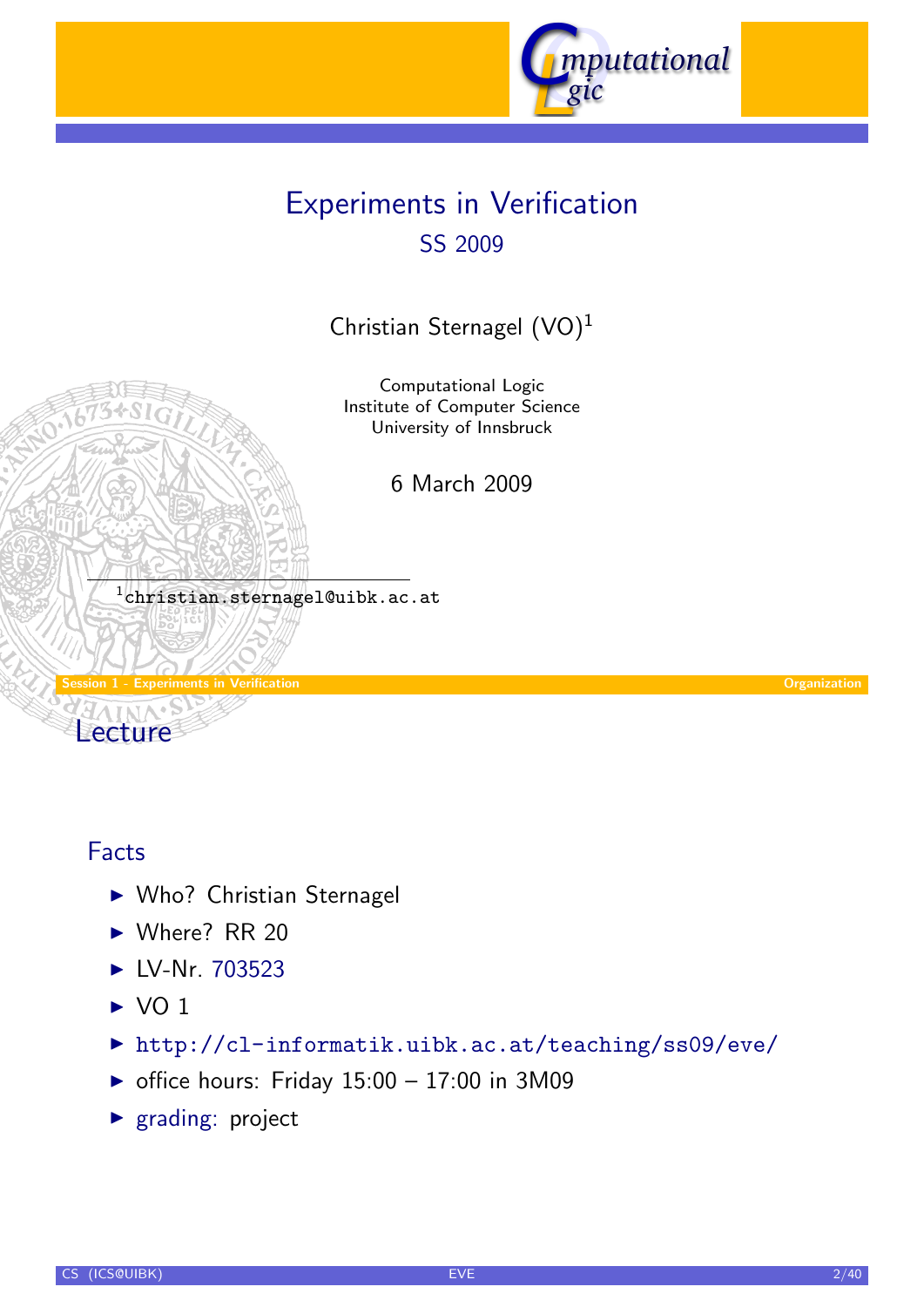# **Schedule**

### **Sessions**

The lecture is blocked to 4 sessions of 3 hours each. The sessions take place on

- 1. 06 March 2009
- 2. 13 March 2009
- 3. 20 March 2009
- 4. 27 March 2009

| CS (ICS@UIBK)                                  | EVE. |                     |
|------------------------------------------------|------|---------------------|
|                                                |      |                     |
| <b>Session 1 - Experiments in Verification</b> |      | <b>Organization</b> |
| The Project                                    |      |                     |

### [Procedu](#page-0-0)re

- $\triangleright$  after last session (on March 27) projects will be distributed
- $\triangleright$  work alone or in small groups
- $\blacktriangleright$  projects have to be finished before August 1
- $\triangleright$  on delivery you will have to answer questions about your project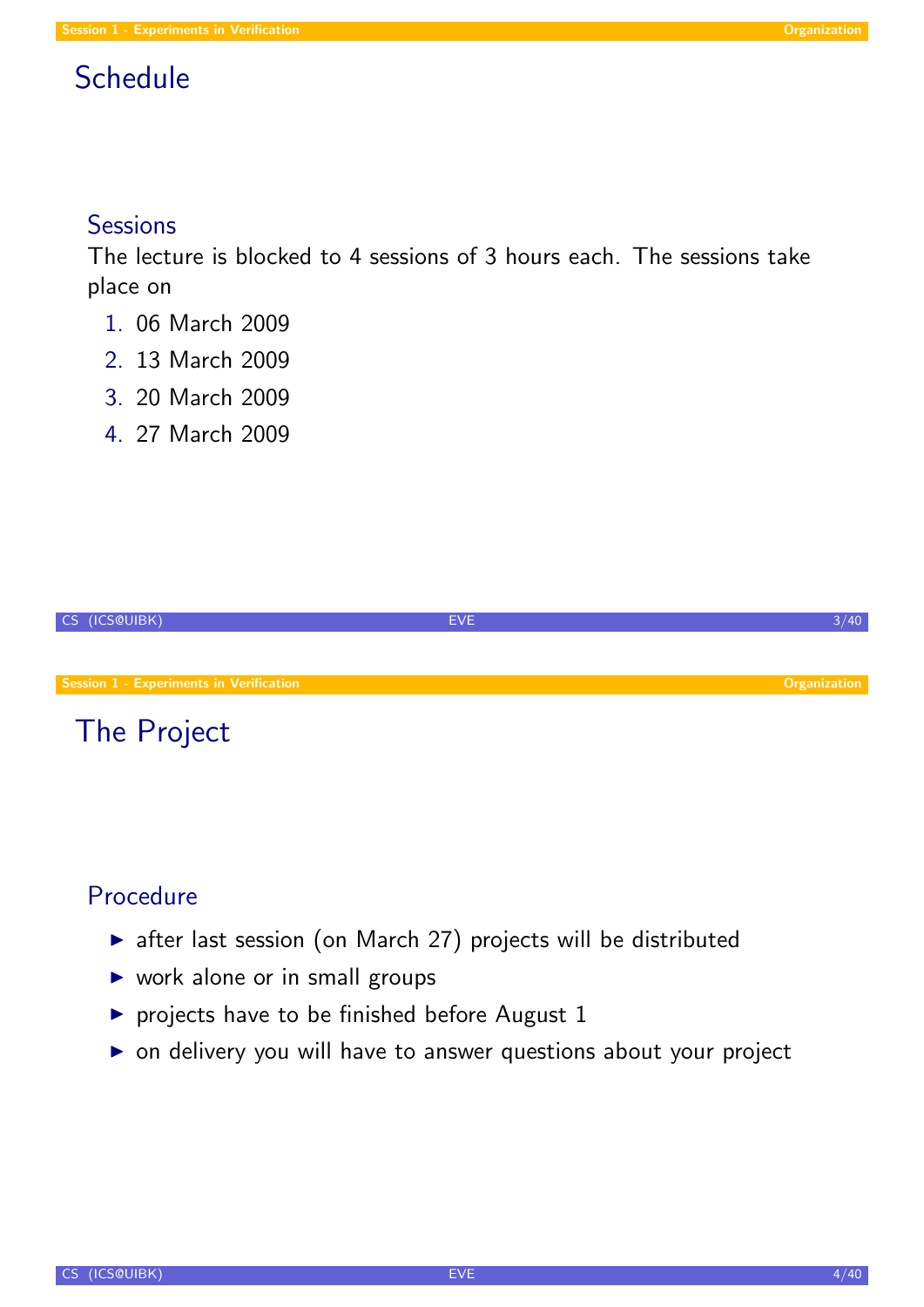# This Time

### Session 1

formal verification, Isabelle/HOL basics, functional programming in HOL

### Session 2

simplification, function definitions, induction, calculational reasoning

Session 3 natural deduction, propositional logic, predicate logic

Session 4 sets, relations, inductively defined sets, advanced topics



# What is Verification?

### Answers

- $\triangleright$  [part](#page-0-0) of software testing process
- $\triangleright$  part of V&V (verification and validation) verification: built right (software meets specifications) validation: built right thing (software fulfills intended purpose)

### Formal Verification

<span id="page-2-0"></span>Proving or disproving the correctness of intended algorithms with respect to a certain formal specification.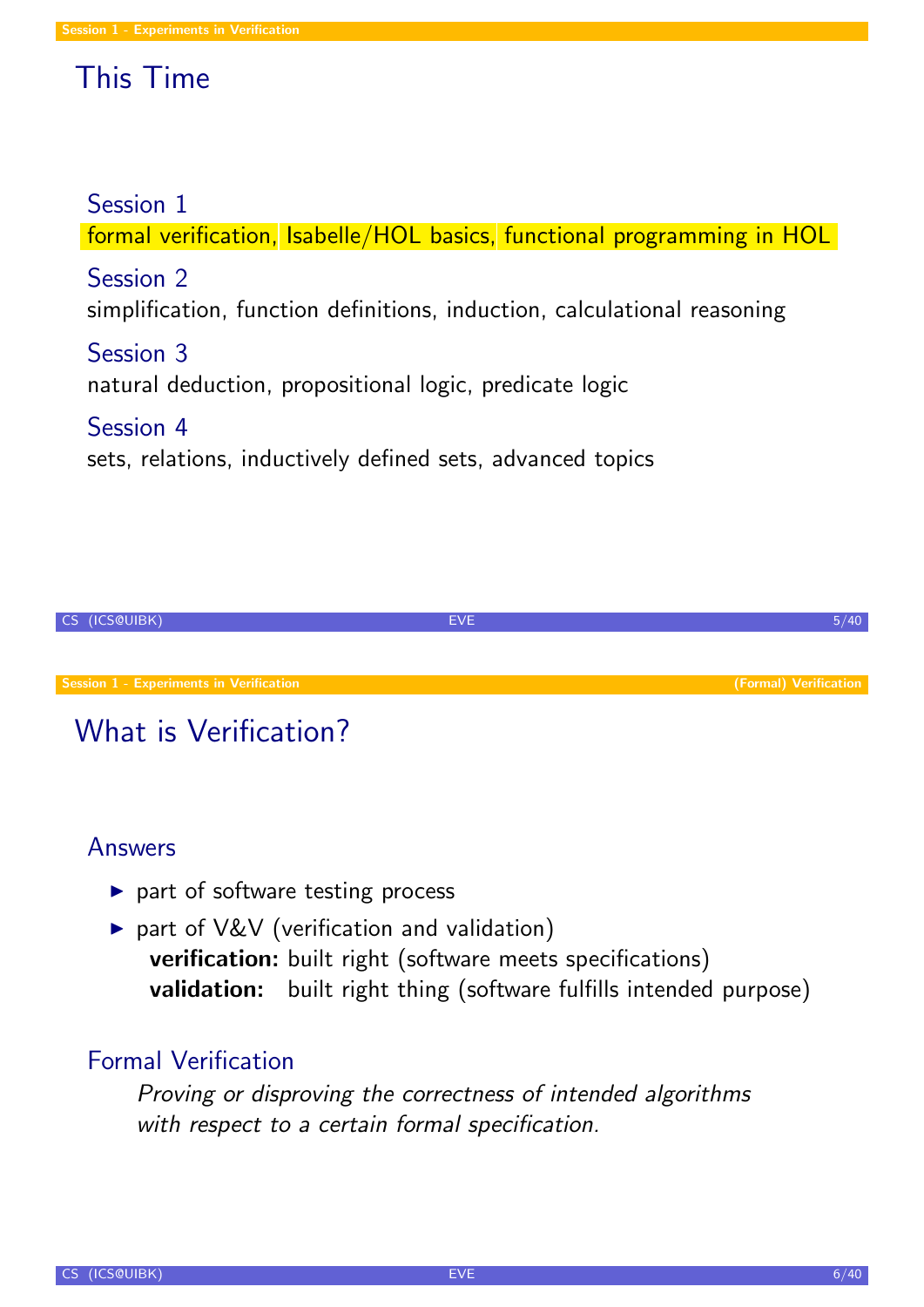### What Methods Do Exist?

### Model-Theoretic (Model Checking)

systematically exhaustive exploration of the mathematical model

Proof-Theoretic (Logical Inference)

theorem proving software

# We focus on *logical inference* using Isabelle/HOL



#### Problem

[given set](#page-0-0) of formulas  $\Phi = \{\neg A, B \longrightarrow A, B\}$ [; c](#page-2-0)heck whether it is valid

Truth Table (Model-Theoretic)

| $\bm{\mathcal{A}}$ |                                                                                                              | $B \mid \neg A$ | $B \longrightarrow A$ | Φ   |
|--------------------|--------------------------------------------------------------------------------------------------------------|-----------------|-----------------------|-----|
|                    |                                                                                                              |                 | $\overline{1}$        | - ೧ |
|                    | $\begin{tabular}{ c c c c } \hline 0 & 0 & 1 \\ 0 & 1 & 1 \\ 1 & 0 & 0 \\ 1 & 1 & 0 \\ \hline \end{tabular}$ |                 | N                     | 0   |
|                    |                                                                                                              |                 |                       | ( ) |
|                    |                                                                                                              |                 |                       | ( ) |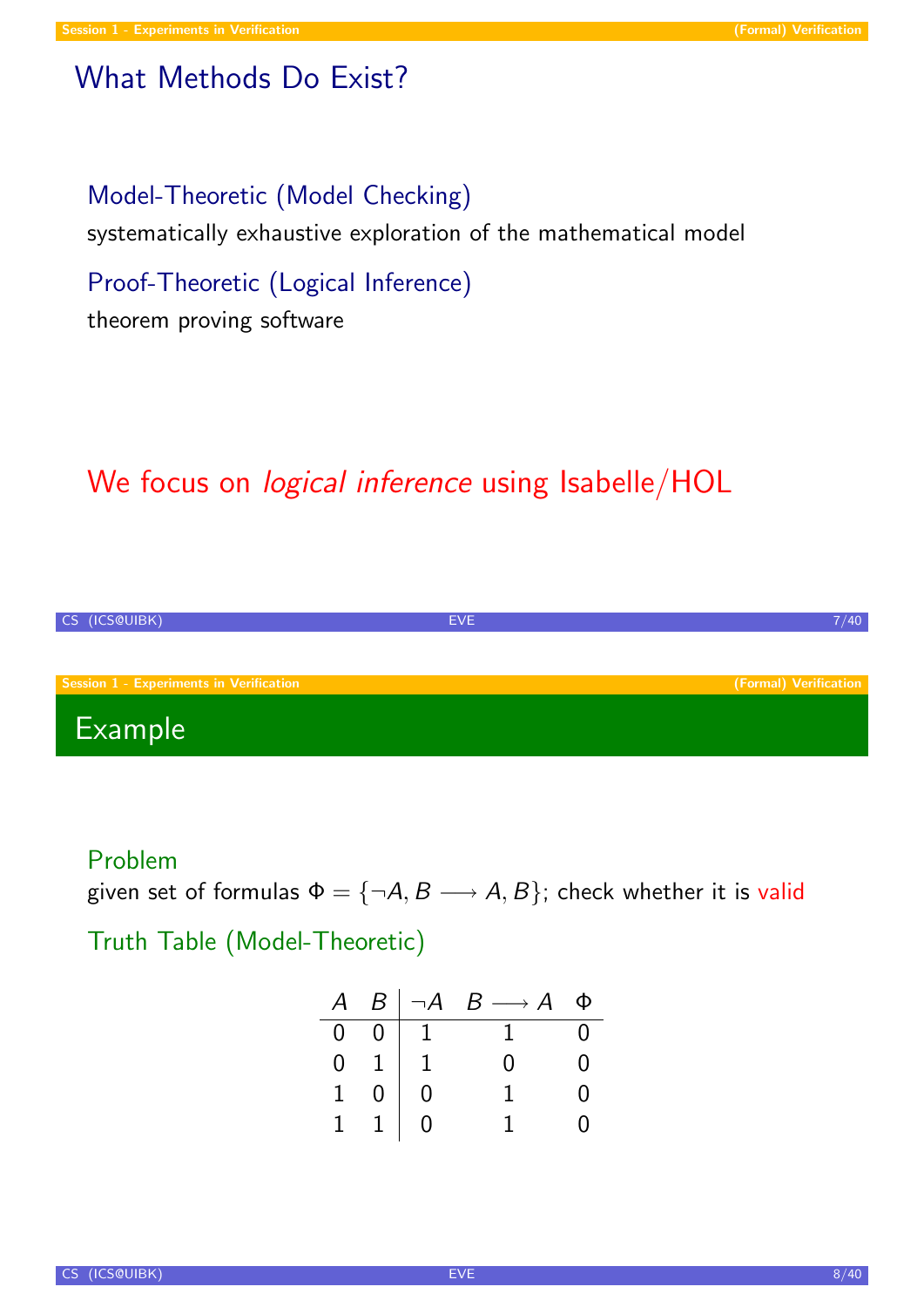### Example

### Problem

given set of formulas  $\Phi = {\neg A, B \longrightarrow A, B}$ ; check whether it is valid

### Natural Deduction Proof (Proof-Theoretic)

| 1 | $\neg A$             | premise       |
|---|----------------------|---------------|
| 2 | $B\longrightarrow A$ | premise       |
| 3 | R                    | premise       |
| 4 | $\neg B$             | MT 2, 1       |
| 5 |                      | $\neg$ e 3, 4 |



# What Methods Do Exist?

### Model-Theoretic (Model Checking)

[systemat](#page-0-0)ically exhaustive exploration [of the ma](#page-2-0)thematical model

Proof-Theoretic (Logical Inference)

theorem proving software

# We focus on *logical inference* using Isabelle/HOL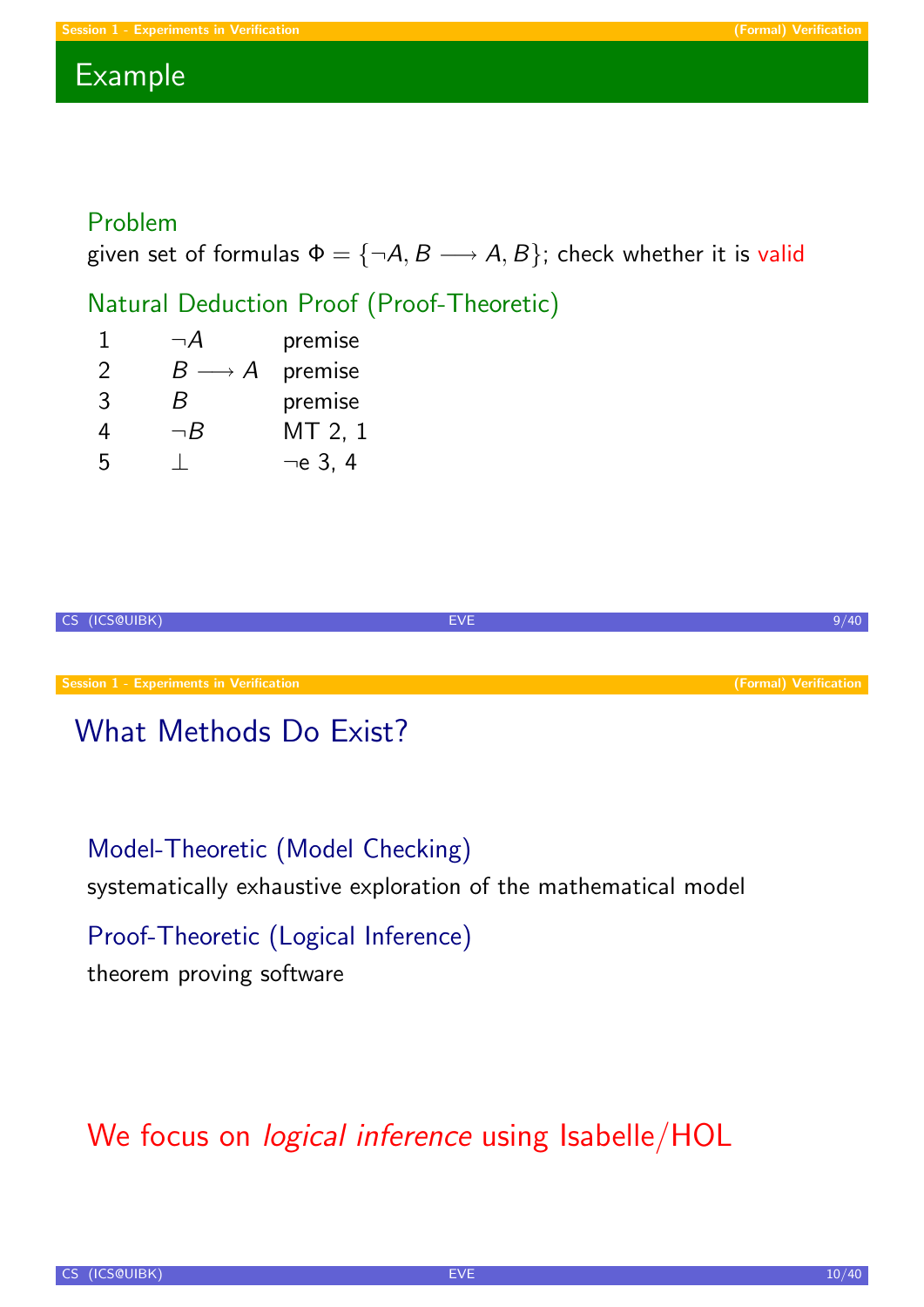### System Architecture

| <b>Proof General</b> | <b>Emacs based interface</b> |
|----------------------|------------------------------|
| Isabelle/HOL         | Higher-Order Logic           |
| <b>Isabelle</b>      | generic theorem prover       |
| <b>Standard ML</b>   | implementation language      |



### HOL is

Functional Programming + Logic

### HOL has

- $\blacktriangleright$  datatypes  $(d{\texttt{atatype}})$
- $\triangleright$  recursive functions (fun)
- <span id="page-5-0"></span>**►** logical operators  $(\land, \lor, \longrightarrow, \forall, \exists, ...)$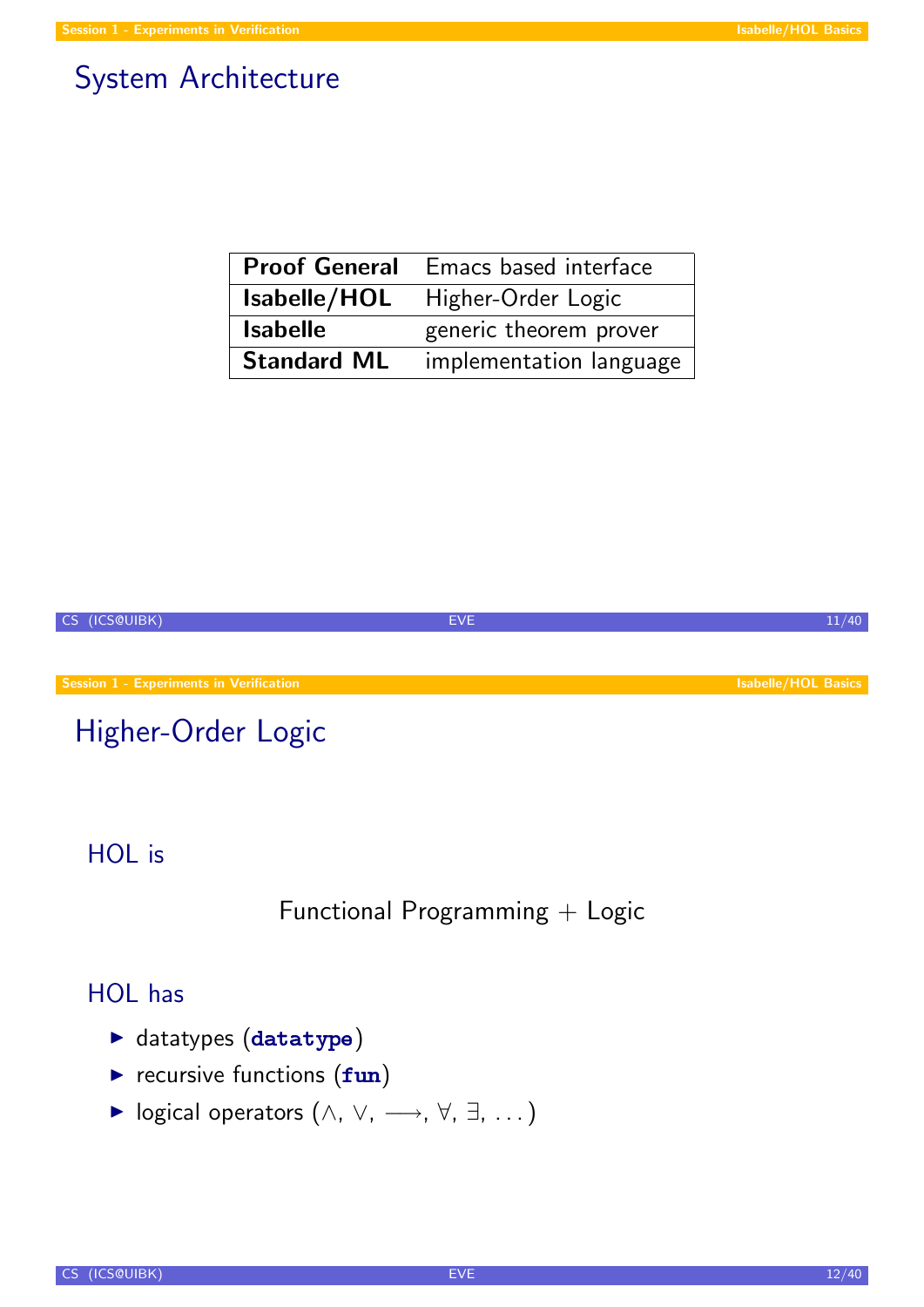### The Isabelle System

#### Setup

- ▶ custom settings in file ~/isabelle/etc/settings
- $\triangleright$  you will need at least: ISABELLE DOC FORMAT=pdf  $PDF\_VIEWER = \langle program \rangle$

### Main Components

- $\triangleright$  isatool: mainly for documentation (i.e., isatool doc)
- **Example:** interactive proof development in ProofGeneral (i.e., \$ Isabelle  $\langle File \rangle$ .thy)

| CS (ICS@UIBK)                                  | <b>EVE</b> |                            |
|------------------------------------------------|------------|----------------------------|
|                                                |            |                            |
| <b>Session 1 - Experiments in Verification</b> |            | <b>Isabelle/HOL Basics</b> |
| $\sim$                                         |            |                            |

### Proof General

#### Useful Shortcuts

| $Ctrl + C$ , $Ctrl + Backspace$ | undo and delete last step                      |
|---------------------------------|------------------------------------------------|
| $Ctrl + C, Ctr1 + B$            | go to bottom                                   |
| $Ctrl + C, Ctrl + C$            | interrupt process                              |
| $Ctrl + C, Ctrl + F$            | find (lemmas, theorems, definitions, $\dots$ ) |
| $Ctrl + C, Ctr1 + N$            | next step                                      |
| $Ctrl + C, Ctrl + Return$       | go to cursor position                          |
| $Ctrl + C, Ctrl + U$            | undo last step                                 |
| $Ctrl + C, Ctr1 + V$            | evaluate Isabelle command                      |
| $Ctrl + C, Ctr1 + W$            | clear output window                            |
| $Ctrl + G$                      | abort current emacs-command                    |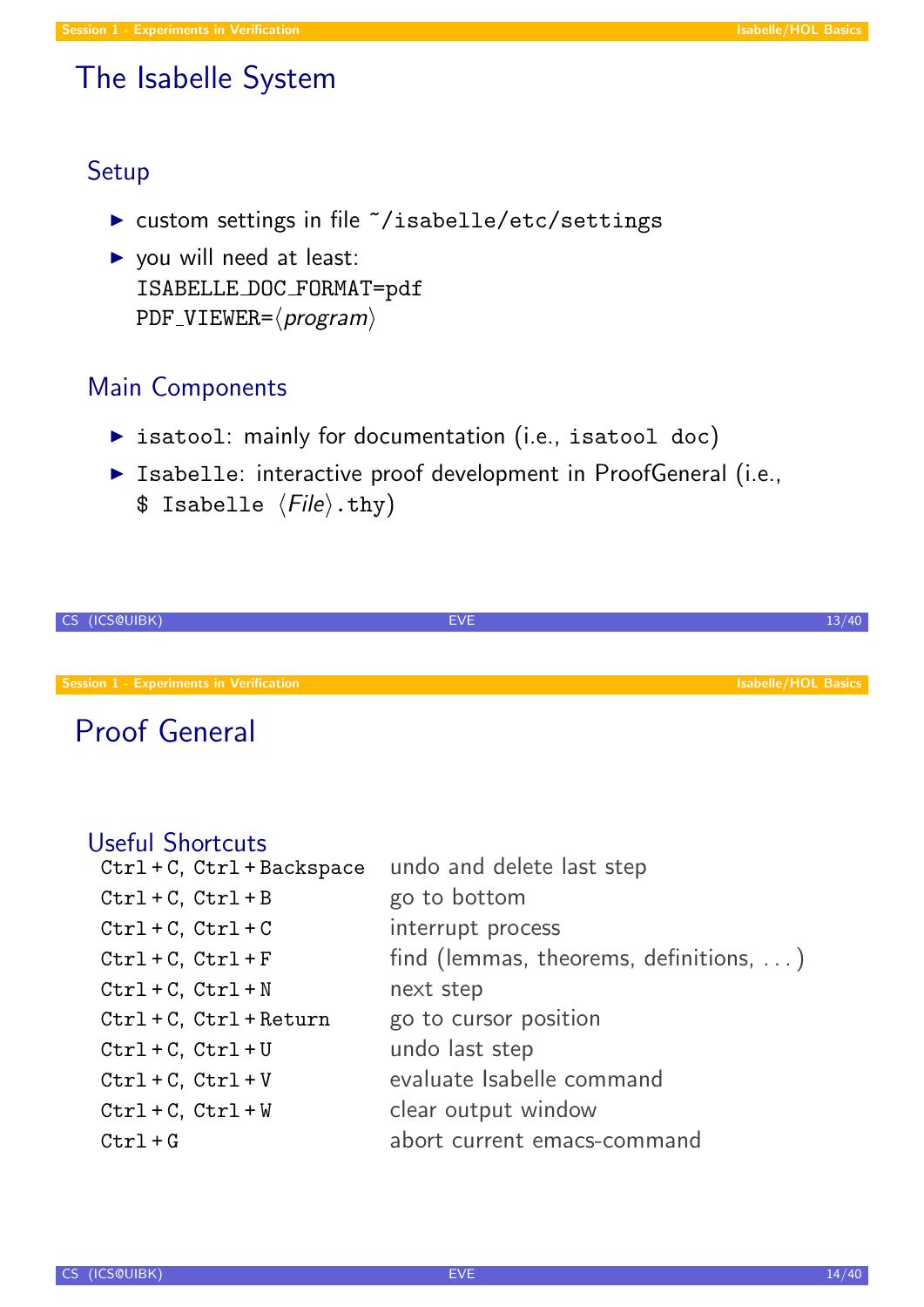# Theory Files (\*.thy)

General Structure theory Name imports  $T_1 \ldots T_n$  begin

. . . end

### **Explanation**

- $\triangleright$  content of file Name.thy
- $\triangleright$  creates a new theory called Name
- $\triangleright$  depending on theories  $T_1$  to  $T_n$
- $\triangleright$  all proofs and definitions go between begin and end

### Example (Empty.thy)

#### theory Empty imports Main begin end



### **Types**

### Definition

 $\tau$   $\stackrel{\text{def}}{=}$  bool  $|\text{ nat}| \ldots$  [base t](#page-5-0)ypes | 'a | 'b | ... type variables  $\begin{array}{ccc} \mid & \tau \Rightarrow \tau & \text{total functions} \end{array}$  $\begin{array}{ccc} \mid & \tau \ast \tau & \text{ pairs} \end{array}$  $\int \tau \text{ list}$  lists user-defined types

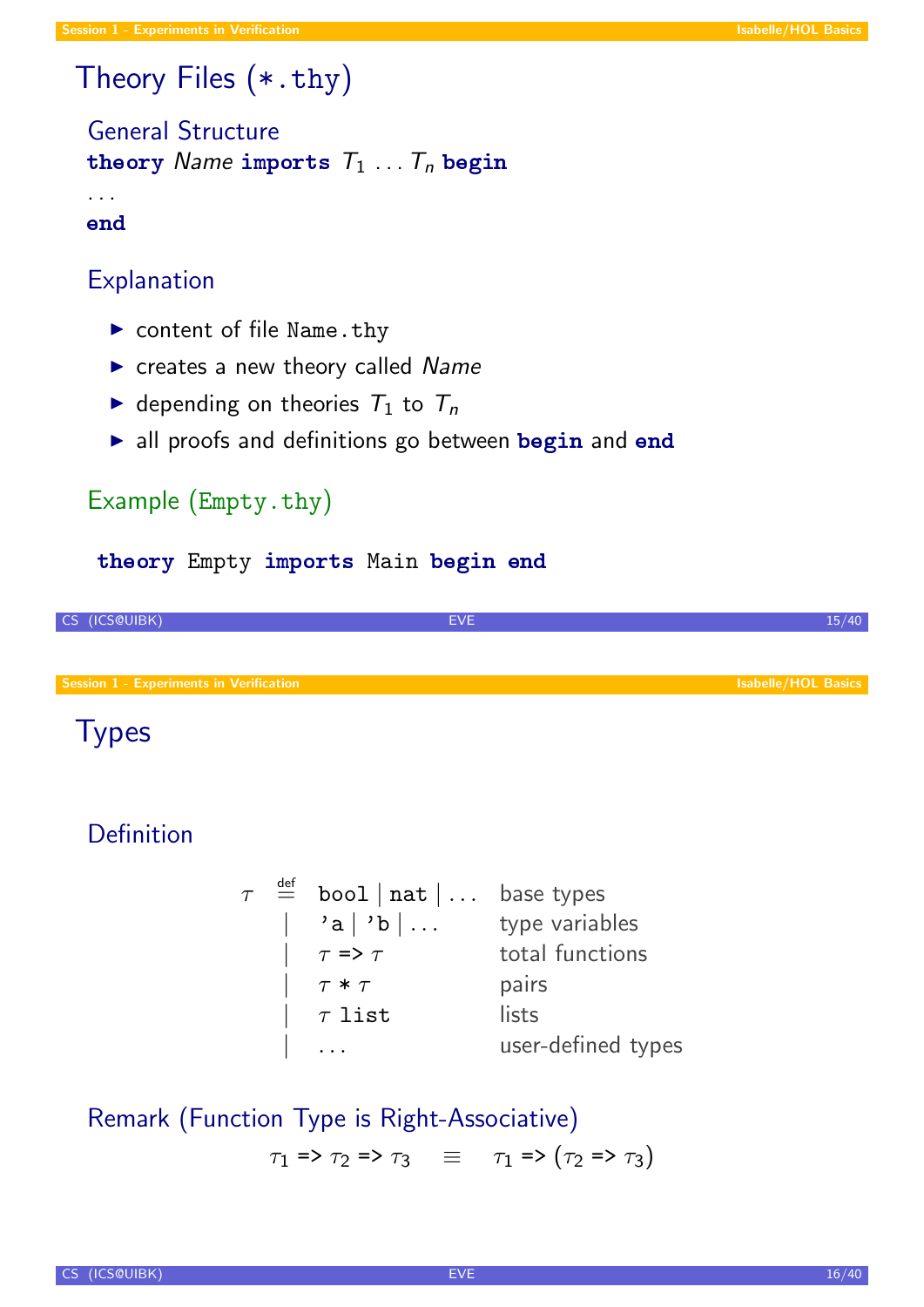# Types – Examples

| nat                                   | a natural number, e.g., 0            |
|---------------------------------------|--------------------------------------|
| $nat \Rightarrow bool$                | a predicate on nats, e.g., even      |
| $nat \Rightarrow nat \Rightarrow nat$ | a binary function on nats, e.g., $+$ |
| $a * b \Rightarrow a$                 | a polymorphic function on pairs,     |
|                                       | e.g., $fst$                          |
| $('a => 'b) => 'a list => 'b list$    | a higher-order function on lists,    |
|                                       | e.g., map                            |



### Terms

### Definition

| $t \stackrel{\text{def}}{=} x$ |                                                                             | constant or variable (identifier) |
|--------------------------------|-----------------------------------------------------------------------------|-----------------------------------|
|                                | $t$ $t$                                                                     | function application              |
|                                | $\int_{0}^{\infty} X \cdot t$                                               | lambda abstraction                |
|                                | if $t$ then $t$ else $t$                                                    | if-clauses                        |
|                                | $\text{let } x = t \text{ in } t$                                           | let-bindings                      |
|                                | case t of $p \Rightarrow t \mid  \mid p \Rightarrow t$ case $-$ expressions |                                   |
|                                |                                                                             | lots of syntactic sugar           |

where  $p$  is a pattern

### Remark

often necessary to put parentheses around lambda abstractions, if-clauses, let-bindings, and case-expressions; in order to get priorities right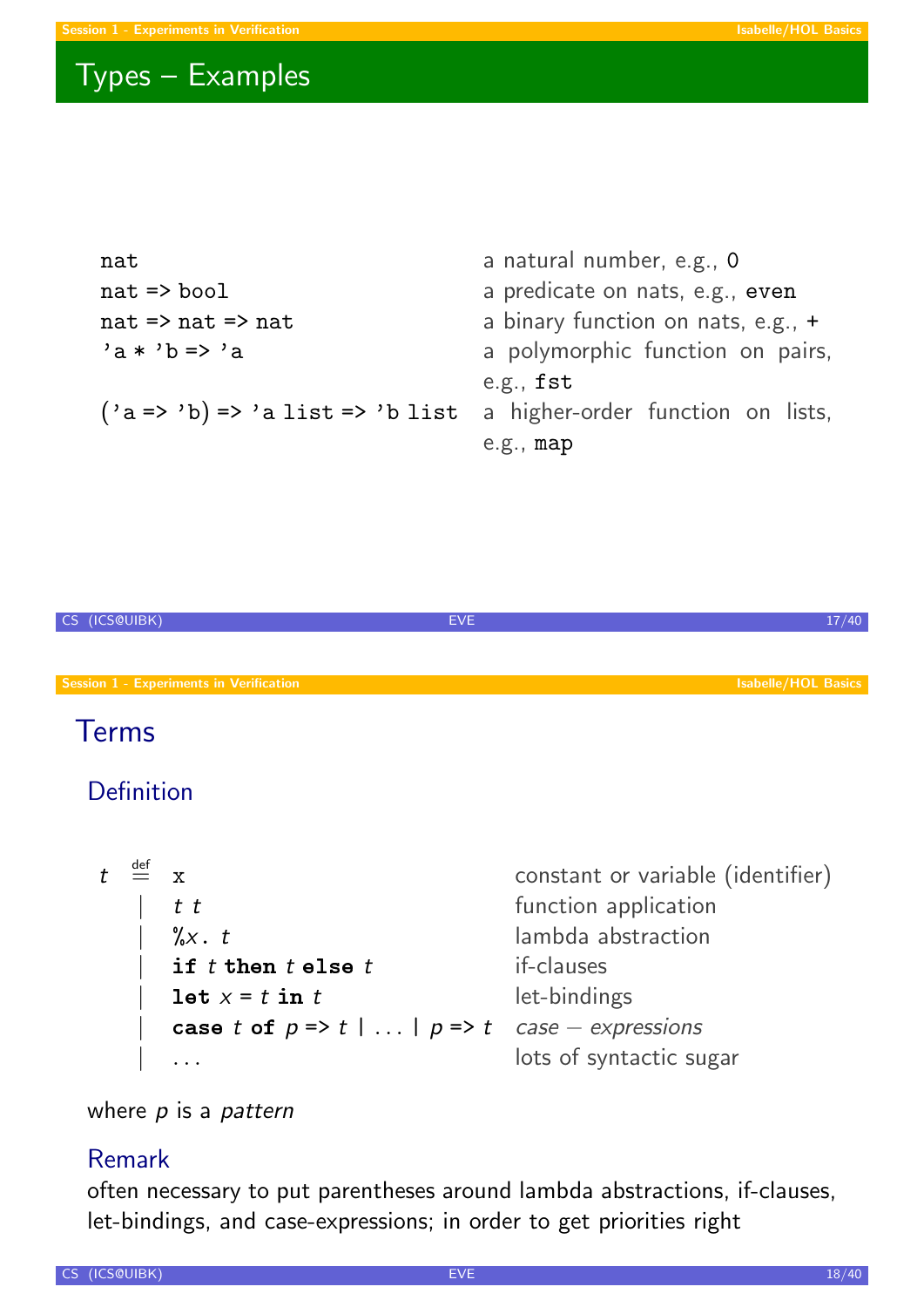# Terms – Examples

 $f x$ <br> $(f x)$  function  $f$  applied to value x<br> $(f x)$  the anonymous successor fun let  $s = (\%x \cdot x+1)$  in s 0 application of successor to 0 (%p. case p of  $(x,y) \Rightarrow x$ ) possible implementation of fst

the anonymous successor function



$$
\varphi \stackrel{\text{def}}{=} \text{True} | \text{False} \qquad \text{Boolean constants} \\ |\quad \tilde{\varphi} \qquad \text{negation} \\ |\quad \varphi = \varphi \qquad \text{equality} \\ |\quad \varphi \& \varphi | \varphi | \varphi | \varphi \text{ max} \\ | \quad \text{ALL } x. \varphi | \text{ EX } x. \varphi \qquad \text{quantifiers}
$$

# Operator Priorities

 $=$   $>$   $\sim$   $\ge$   $\&$   $>$   $\mid$   $>$  -->  $>$  ALL, EX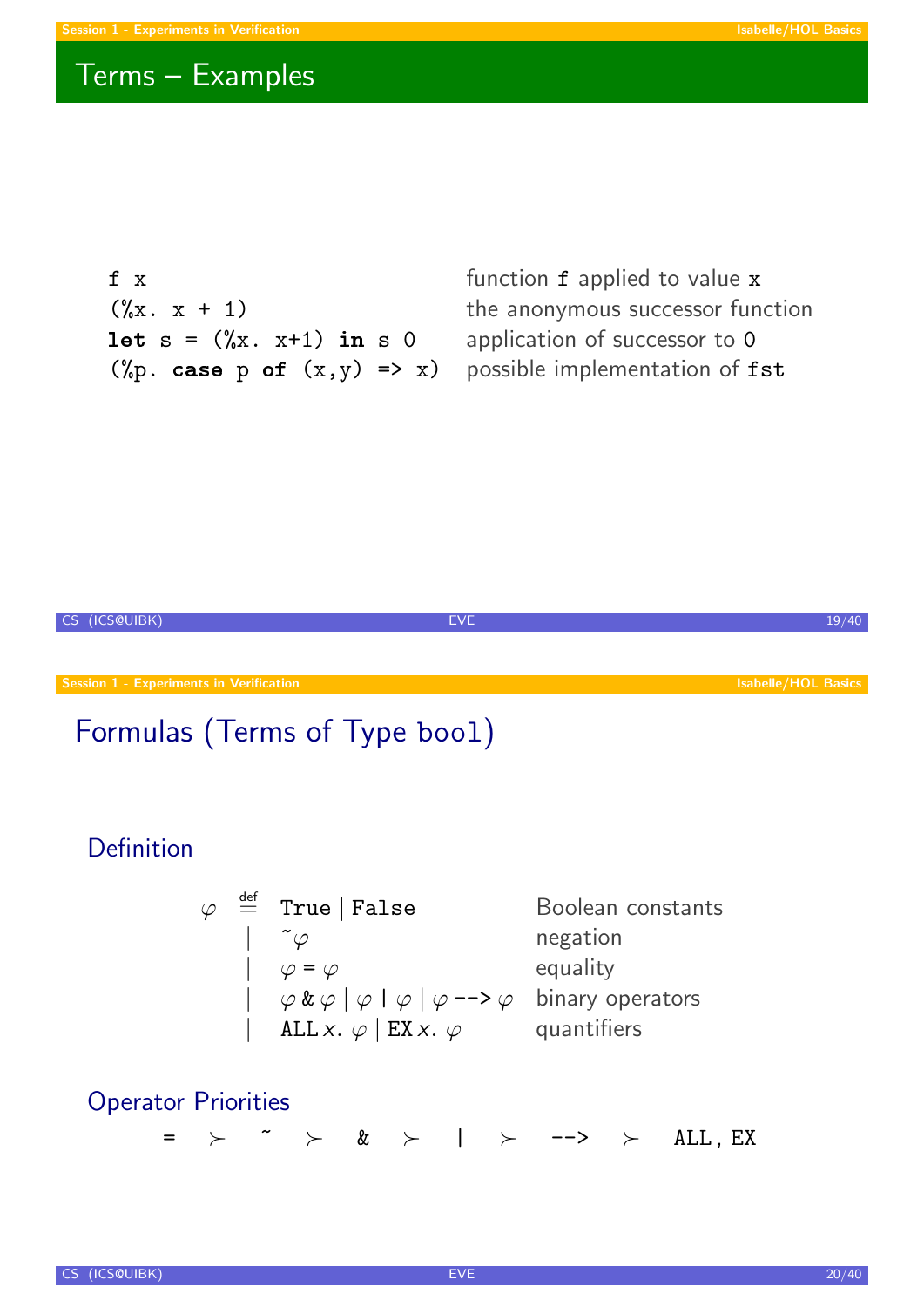# Formulas – Examples

 $\sim$ A | A law of excluded middle False --> P anything follows from False  $a = b$  &  $b = c \rightarrow a = c$  transitivity of equality (ALL x. P x) = ( $(CEX x. (P x))$ ) variant of De Morgan's Law



# Remarks

### Type Constraints

- $\blacktriangleright$  (t ::  $\tau$ ) states that term t is of type  $\tau$
- in presence of overloaded constants and functions (like 0 and  $+$ ), sometimes necessary to add constraints

### 3 Kinds of Variables

- $\triangleright$  free variables (blue in ProofGeneral)
- $\triangleright$  bound variables (green in ProofGeneral)
- ▶ schematic variables (dark blue in ProofGeneral; have leading ?); can be replaced by arbitrary values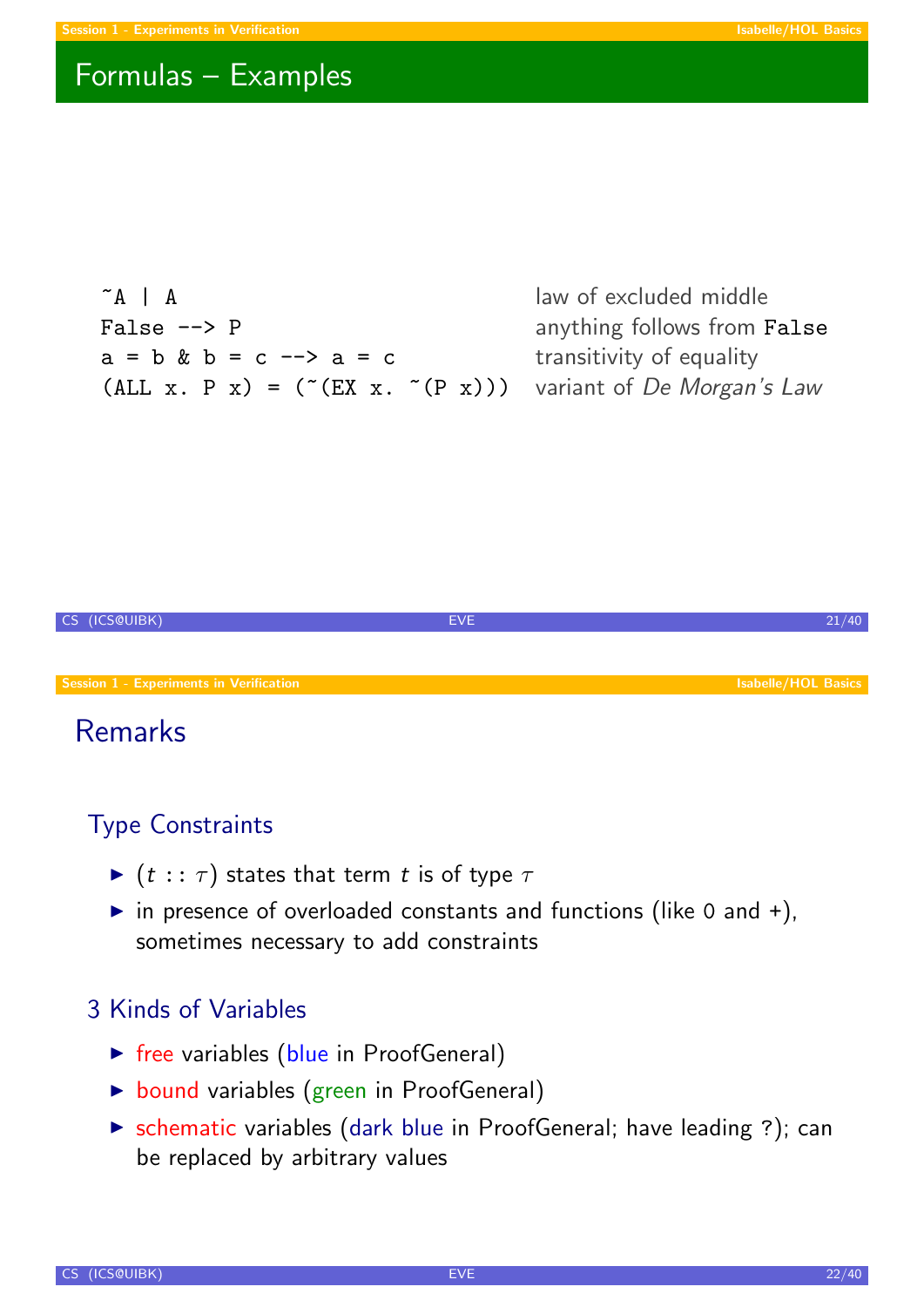### **Examples**

### Type Constraints

- $\triangleright$  (x::nat) + y, since + has type 'a => 'a => 'a
- $\triangleright$  (0::nat) + y, since 0 has type 'a
- In Suc 0, no constraint necessary since Suc has type nat  $\Rightarrow$  nat

#### 3 Kinds of Variables

- in 'x + y', x and y are free
- in 'ALL x.  $P$  x', x is bound and P is free
- in '( $\sim$ ?P) = ?P', P is schematic



#### Remark (Inner and Outer Syntax)

- $\triangleright$  terms and types are inner syntax
- <span id="page-11-0"></span> $\triangleright$  inner syntax has to be put between double quotes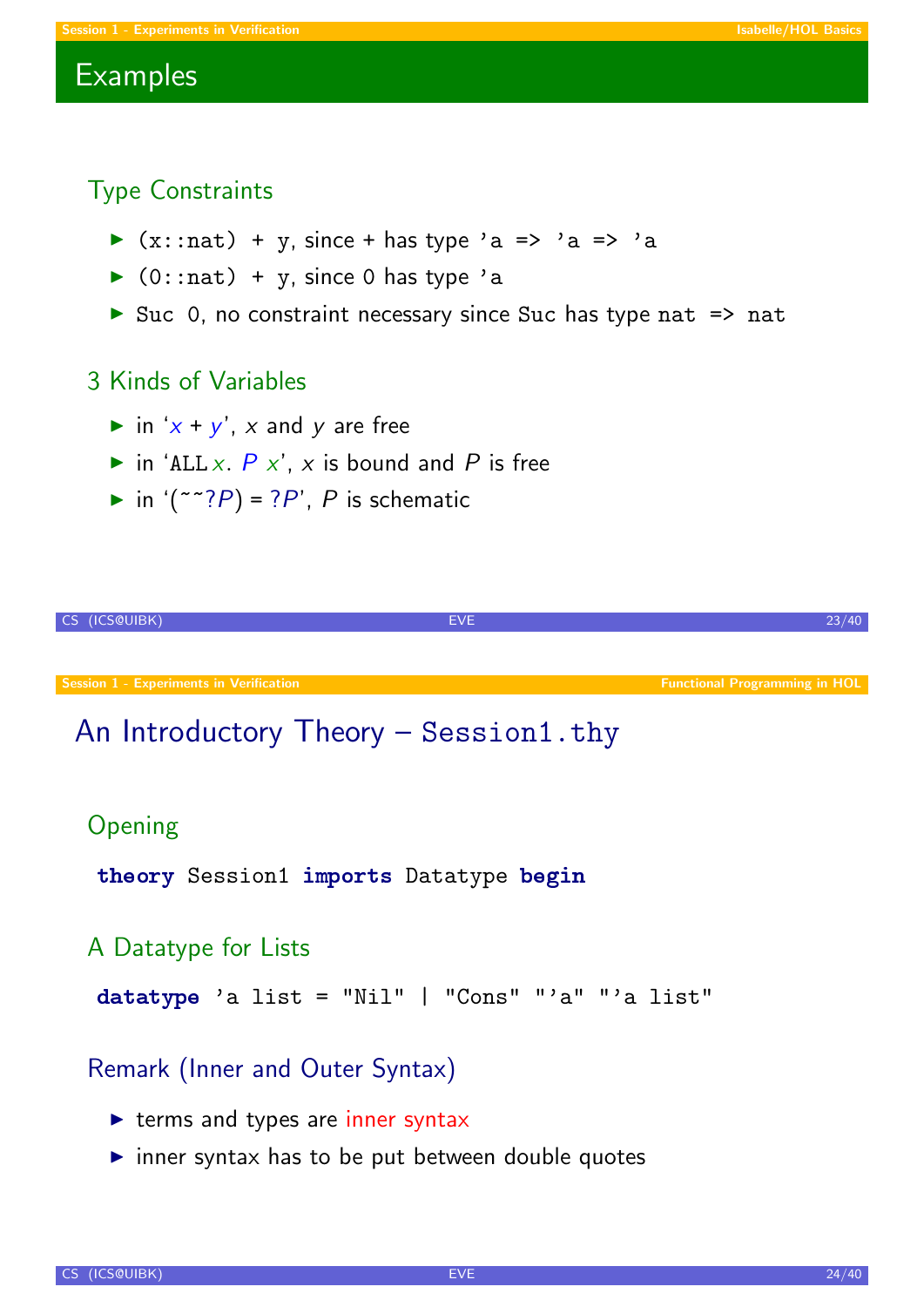### Example

#### Lists

| Nil | corresponds to $[] :: 'a list$                              |
|-----|-------------------------------------------------------------|
|     | Cons $(0: \text{nat})$ Nil corresponds to $[0]$ :: nat list |
|     | Cons 0 (Cons 1 Nil) corresponds to $[0,1]$ :: 'a list       |



- $\triangleright$  a size function size :: t => nat
- $\blacktriangleright$  an induction scheme
- $\blacktriangleright$  a case distinction scheme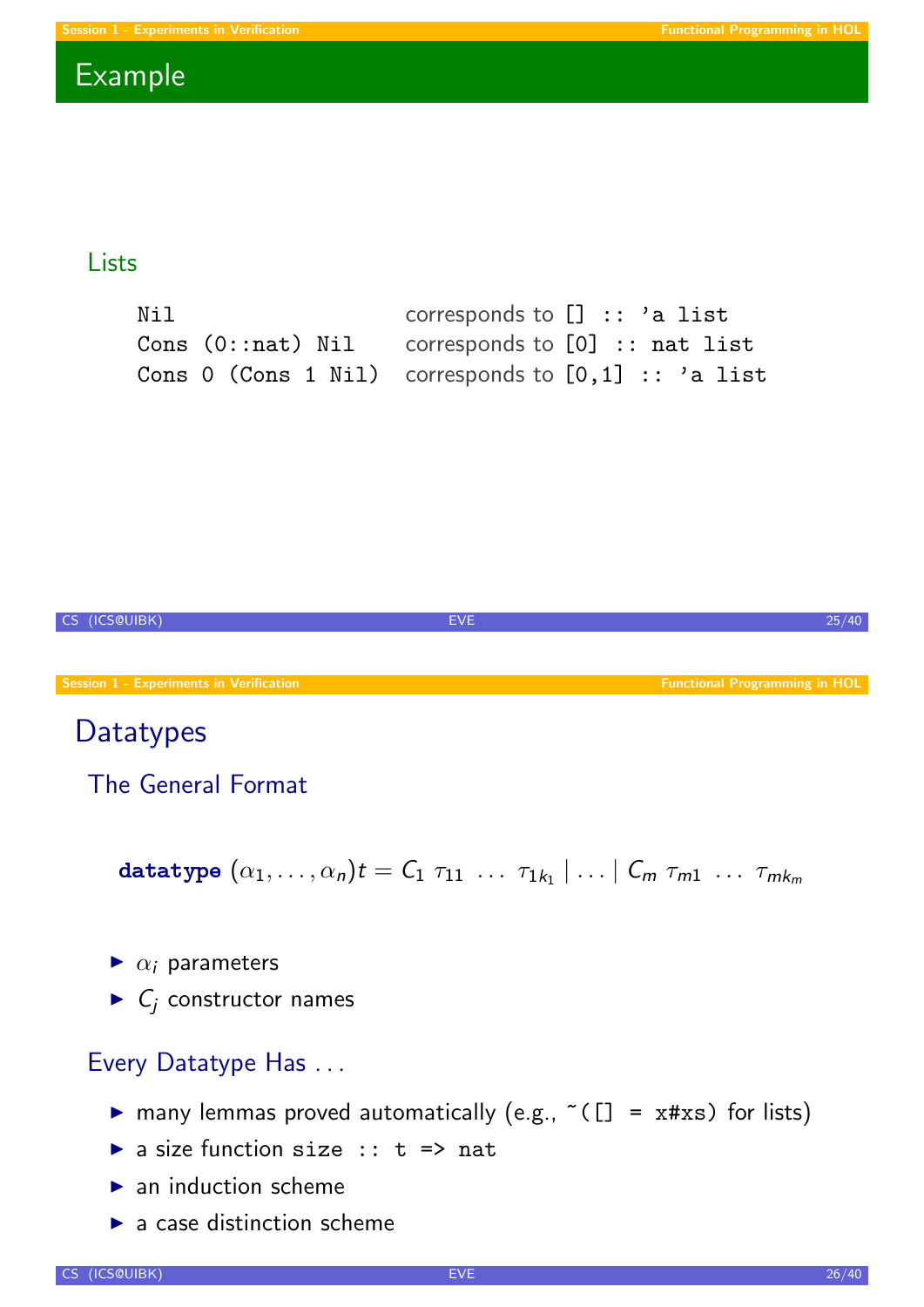### Syntactic Sugar for Lists

```
Via notation . . .
notation Nil ("[]")
notation Cons (infixr "#" 65)
. . . or Inline
datatype 'a list = Nil ("[]")| Cons 'a "'a list" (infixr "#" 65)
```


# Functions on Datatypes

### Primitive Recursion

over datatype  $t$  uses equations of the form

$$
f x_1 \ldots (C y_1 \ldots y_k) \ldots x_n = b
$$

where

- $\triangleright$  C is constructor of t
- ightharpoonly all calls to f in b have form  $f$  ...  $y_i$  ... for some in

### Intuition

- $\triangleright$  every recursive call removes one constructor symbol
- $\blacktriangleright$  hence f terminates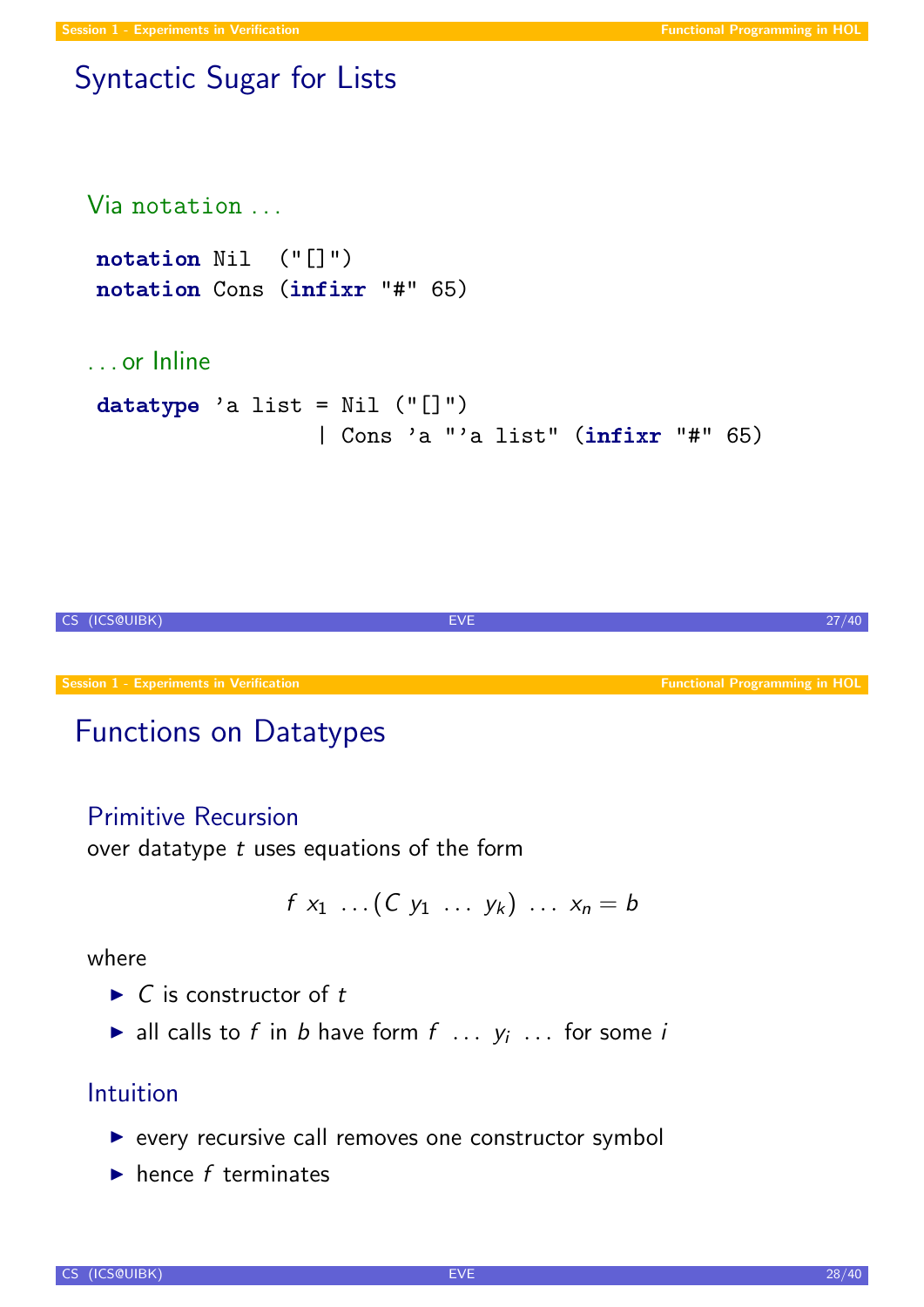### Example – Two Functions on Lists

```
Concatenating Two Lists
```

```
primrec append :: "'a list => 'a list => 'a list"
 (intir "0" 65) (* syntactic sugar *)
where "[] @ys = ys"| "(x \# xs) @ ys = xf(xs \ @ ys)"
```
Reversing a List

```
primrec rev :: "'a list => 'a list"
where "rev [] = []"
    | "rev(x#xs) = rev xs @ (x#[])"
```
CS (ICS@UIBK) EVE 29/40 Session 1 - Experiments in Verification Functional Programming in HOL Control of the Functional Programming in HOL

# An Introductory Proof

### Theorem

 $"rev(rev xs) = xs"$ 

### Proof **Whiteboard**

CS (ICS@UIBK) 30/40

 $\Box$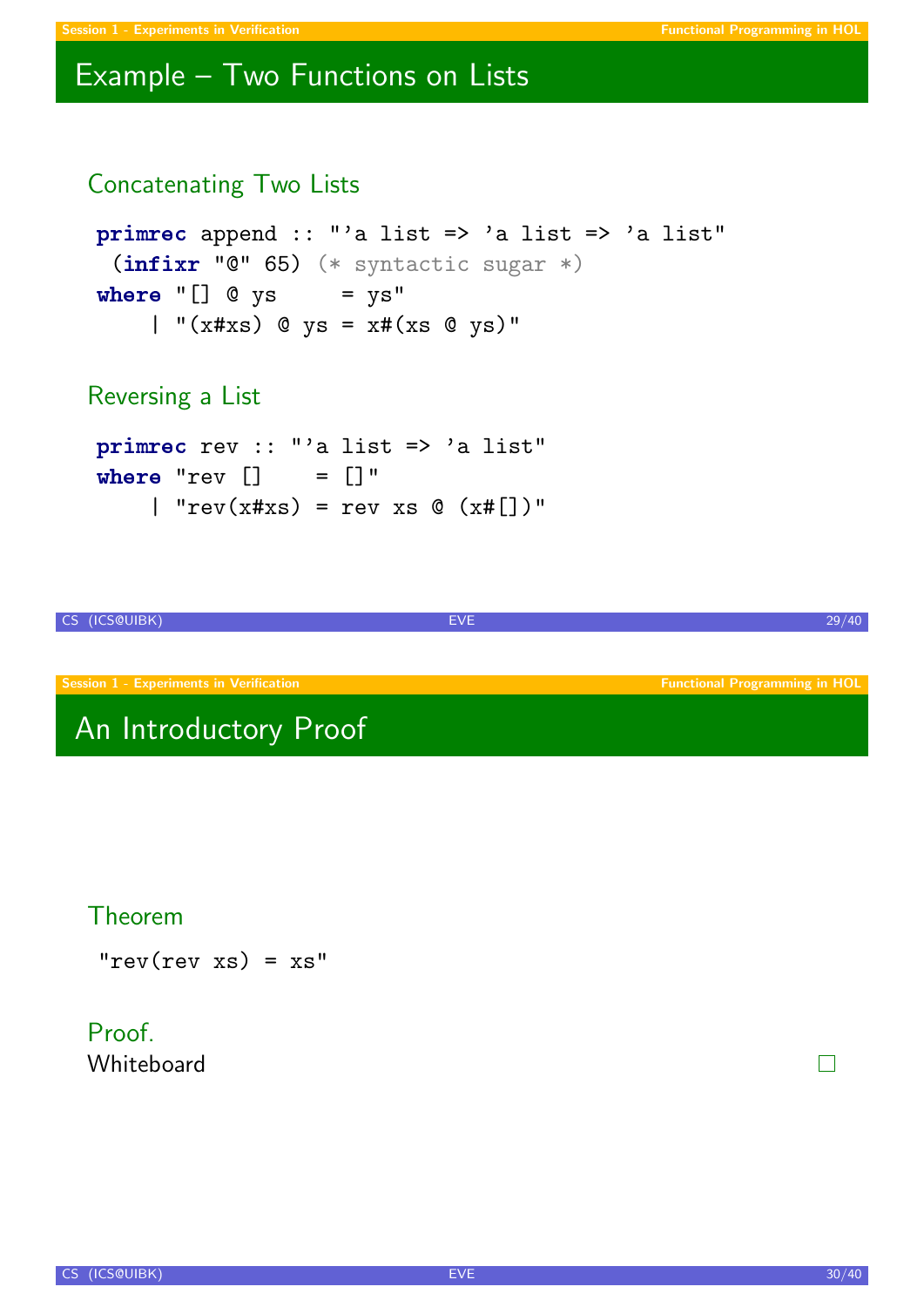# Some Helpful Commands

| find_theorems $\langle \text{args} \rangle$<br>$normal\_form \langle term \rangle$ | find all theorems matching $\langle \text{args} \rangle$<br>simplify $\langle term \rangle$ |
|------------------------------------------------------------------------------------|---------------------------------------------------------------------------------------------|
| print_cases                                                                        | show currently available cases                                                              |
| $prop \langle formula \rangle$                                                     | show proposition $\langle formula \rangle$                                                  |
| $\texttt{term} \langle \textit{term} \rangle$                                      | show term $\langle term \rangle$ and its type                                               |
| thm $\langle name \rangle$                                                         | show theorem called $\langle name \rangle$                                                  |
| $\text{typ } \langle \text{type} \rangle$                                          | show type $\langle type \rangle$                                                            |
| value $\langle term \rangle$                                                       | execute $\langle term \rangle$                                                              |

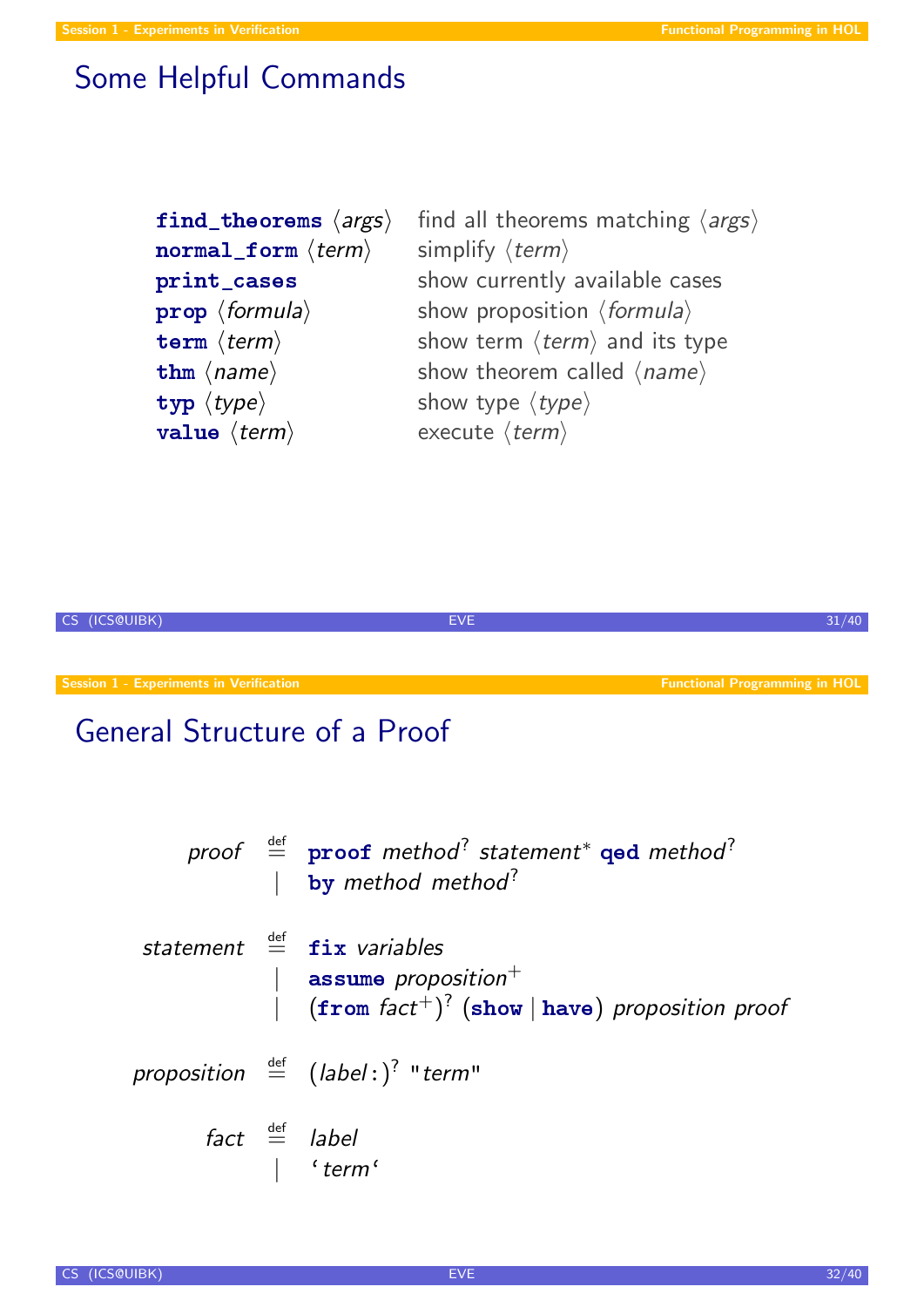# An Introductory Proof (cont'd)

#### Isabelle-Proof

```
lemma append_assoc[simp]: "(xs@ys)@zs = xs@(ys@zs)"
by (induct xs) simp_all
lemma append_Nil_right[simp]: "xs@[] = xs"
by (induct xs) simp_all
lemma rev_append[simp]: "rev(xs@ys) = rev ys @ rev xs"
by (induct xs) simp_all
```

```
theorem rev\_rev\_id[simp]: "rev(rev xs) = xs"
by (induct xs) simp_all
```
CS (ICS@UIBK) 33/40

Session 1 - Experiments in Verification Functional Programming in HOL Control of the Functional Programming in HOL

# Basic Types – Natural Numbers

#### Definition

```
datatype nat = 0 | Suc nat
```
### Predefined Operations

- $\blacktriangleright$  addition, subtraction  $(+, -)$
- $\blacktriangleright$  multiplication, division  $(*, div)$
- $\blacktriangleright$  modulo (mod)
- $\blacktriangleright$  minimum, maximum (min, max)
- $\blacktriangleright$  less than (or equal) (<, <=)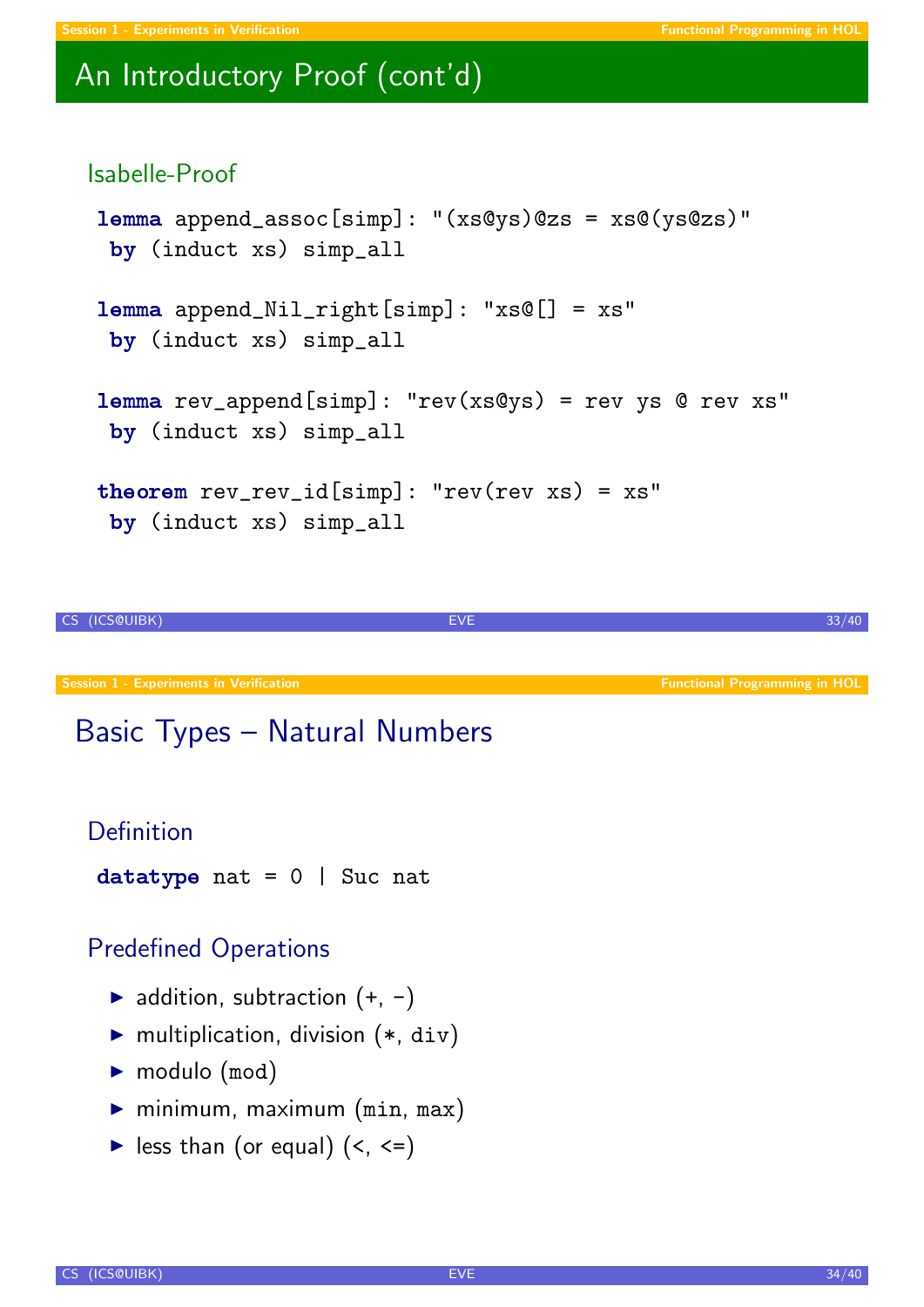### Basic Types – Pairs

### Predefined Operations

- $\triangleright$  Pair :: 'a => 'b => 'a \* 'b
- If  $st :: 'a * 'b =&>'a$
- $\triangleright$  snd :: 'a \* 'b => 'b
- In curry ::  $('a * 'b => 'c) => 'a => 'b => 'c$



## Basic Types – Option

### Definition

datatype 'a option = None | Some 'a

### Predefined Operations

- $\triangleright$  the :: 'a option => 'a
- $\triangleright$  o2s :: 'a option => 'a set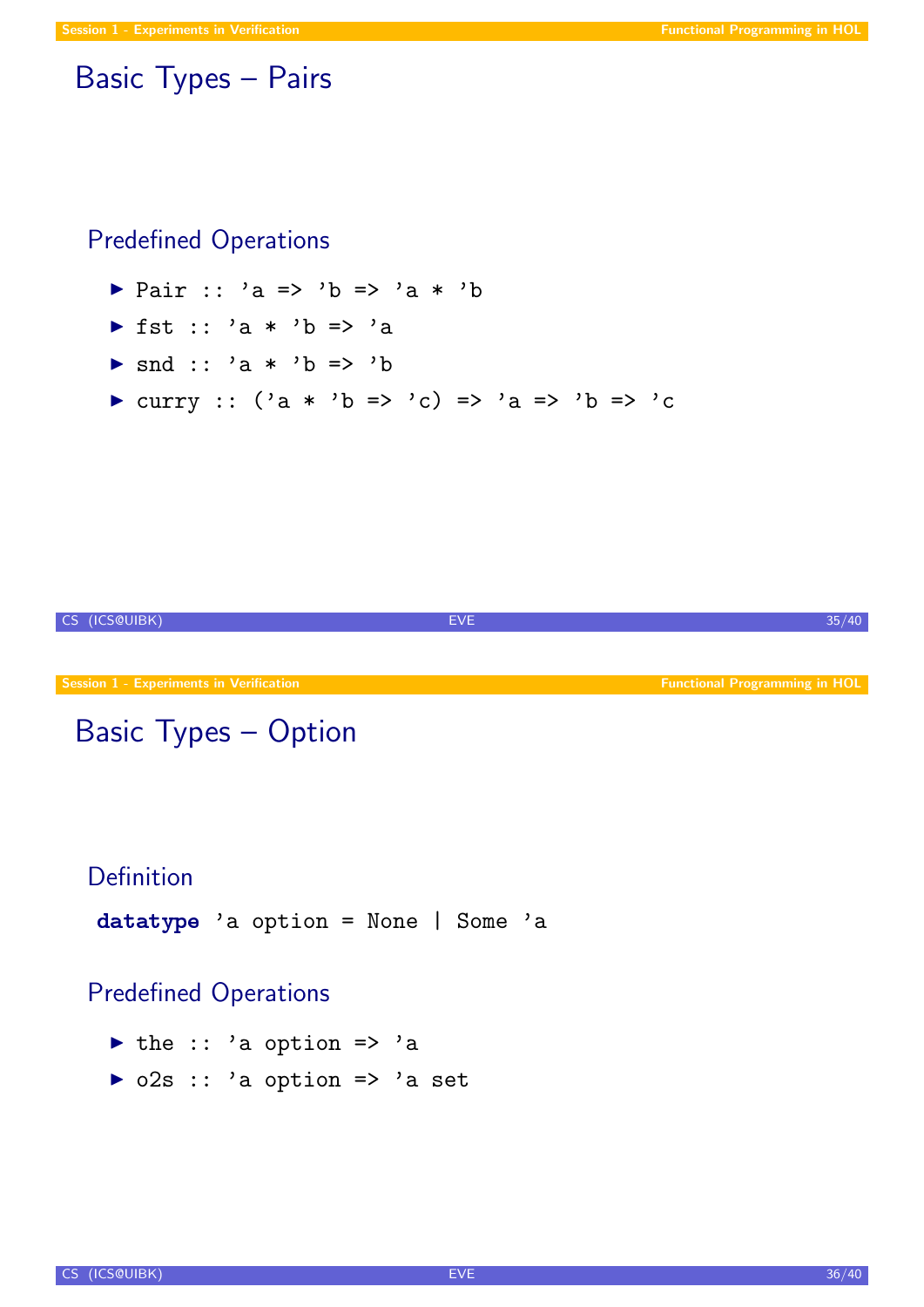# Definitions – Type Synonyms

#### Example

```
types number = nat
     gate = "bool => bool => bool"
     'a plist = "('a * 'a)list"
```


CS (ICS@UIBK) 37/40

### Provided Lemmas

definition of constant  $\langle const \rangle$  automatically provides lemma  $\langle const \rangle$  def, stating equality between constant and its definition